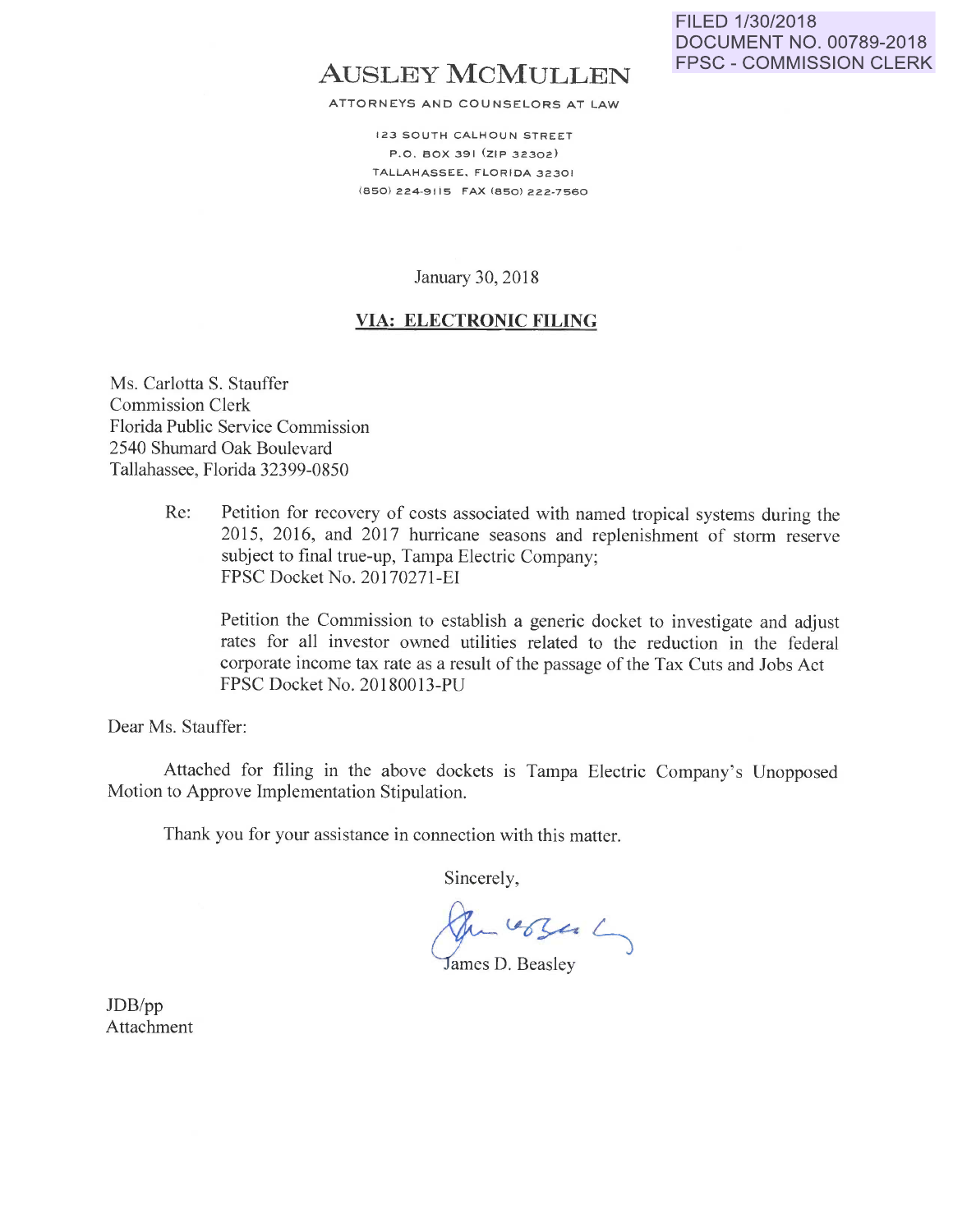#### BEFORE THE FLORIDA PUBLIC SERVICE COMMISSION

) ) ) )

 $\overline{a}$ 

) ) ) ) ) )

In re: Petition of Tampa Electric Company for Recovery of Costs Associated with Named Tropical Systems and Replenishment of Storm Reserve

------------------------------

 $\frac{1}{2}$ 

In Re: Petition the Commission to establish a generic docket to investigate and adjust rates for all investor owned utilities related to the reduction in the federal corporate income tax rate as a result of the passage of the Tax Cuts and Jobs Act

Docket No. 20170271-EI

Docket No. 20180013-PU

FILED: January 30, 2018

### TAMPA ELECTRIC COMPANY'S UNOPPOSED MOTION **TO APPROVE IMPLEMENTATION STIPULATION**

Tampa Electric Company ("Tampa Electric" or "the company"), pursuant to Rule 28- 106.204, Florida Administrative Code, hereby moves the Commission to approve the Implementation Stipulation attached hereto as Exhibit "A" and made a part hereof, in order to implement specific provisions relating to the timing of rate treatment of certain events contemplated in the 2017 Amended and Restated Settlement Agreement ("2017 Agreement") approved by the Commission in Order No. PSC-2017-0456-S-EI, issued November 27, 2017 in Dockets Nos. 20170210-EI and 20160160-EI. The approval of the Implementation Stipulation is in the best interests of Tampa Electric's customers because it avoids volatility in customer rates by recognizing and then utilizing annual tax reform benefits as a direct offset to avoid implementing separate cost recovery of storm damage costs that customers would otherwise be obligated to pay. In support of this motion, Tampa Electric states: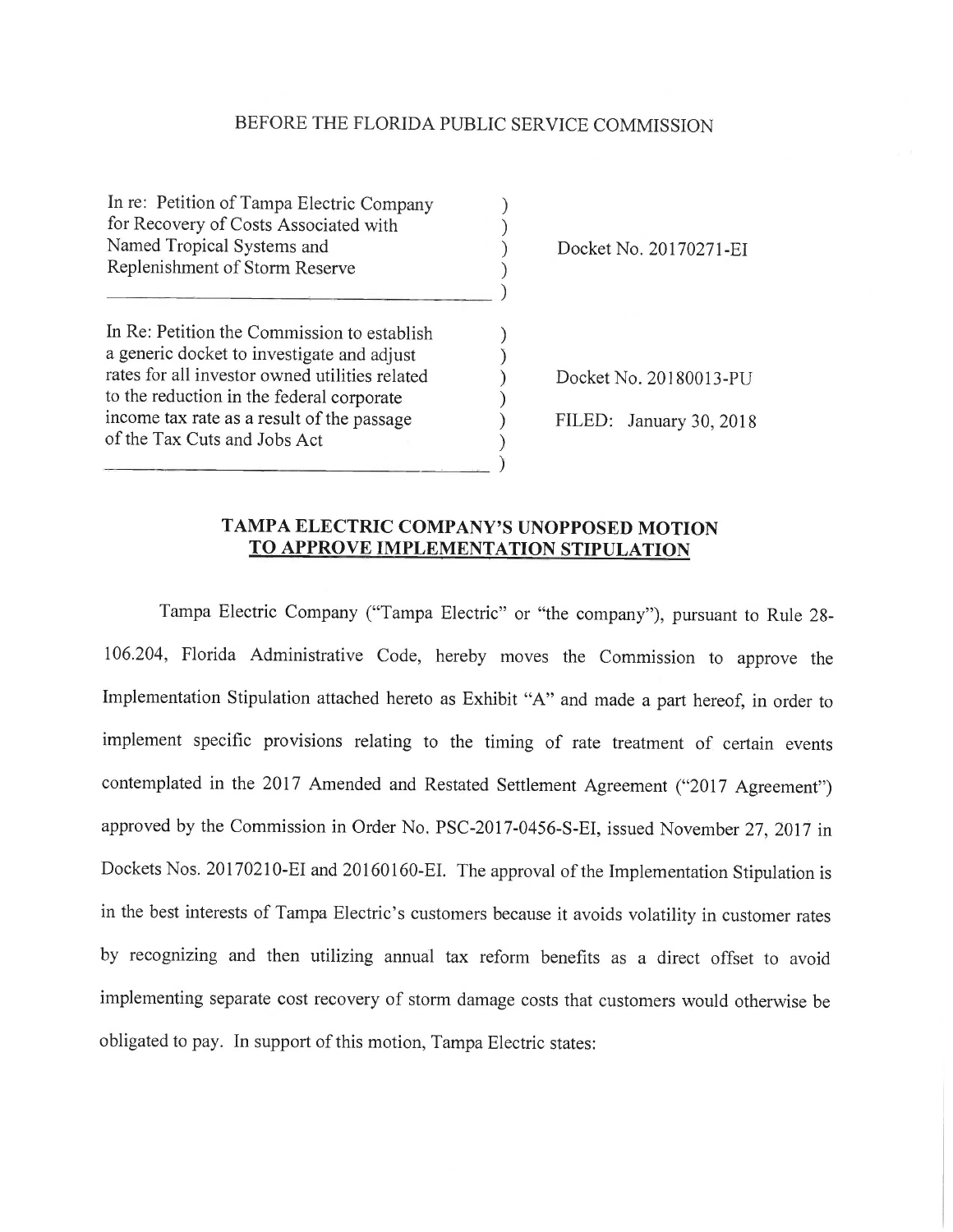1. The 2017 Agreement grants Tampa Electric the right to recover, on an interim basis, storm damage costs beginning 60 days after filing a petition with the Commission. That interim cost recovery is subject to reconciliation based on ultimate Commission findings concerning reasonable and recoverable storm costs. On December 28, 2017, pursuant to the Agreement, Tampa Electric filed for recovery of storm damage costs associated with five named Tropical Storms and replenishment of Tampa Electric's retail storm damage reserve. On January 30, 2018, Tampa Electric filed its Amended Storm Petition seeking recovery of approximately \$102.5 million in estimated storm damage costs related to those five storms based on updated cost information.

2. The Agreement also provides a mechanism for calculating and implementing the benefits of tax reform as a reduction to Tampa Electric's base rates. On December 22, 2017, the President signed the Tax Cuts and Jobs Act ("Tax Act") into law which includes a reduction in the corporate income tax rate from 35 percent to 21 percent. In accordance with the Agreement, Tampa Electric is obligated to reduce customer base rates within 120 days of the December 22, 2017 enactment date or by April 23, 2018.

3. Absent the approval of the Implementation Stipulation, Tampa Electric would be authorized to increase rates, on an interim basis, by approximately \$102.5 million per year starting in April 2018 (related to storm restoration costs), and would subsequently reduce base rates at a later date in 2018 by approximately \$100 million per year (reflecting tax reform savings). To avoid volatility in customer rates, the parties have agreed and request the Commission to approve the interim cost recovery factors and tariffs referenced in the company's Amended Storm Petition, but to order the company to hold the approved tariffs in abeyance and not apply the factors contained therein to customers' bills during the remainder of 2018. The

2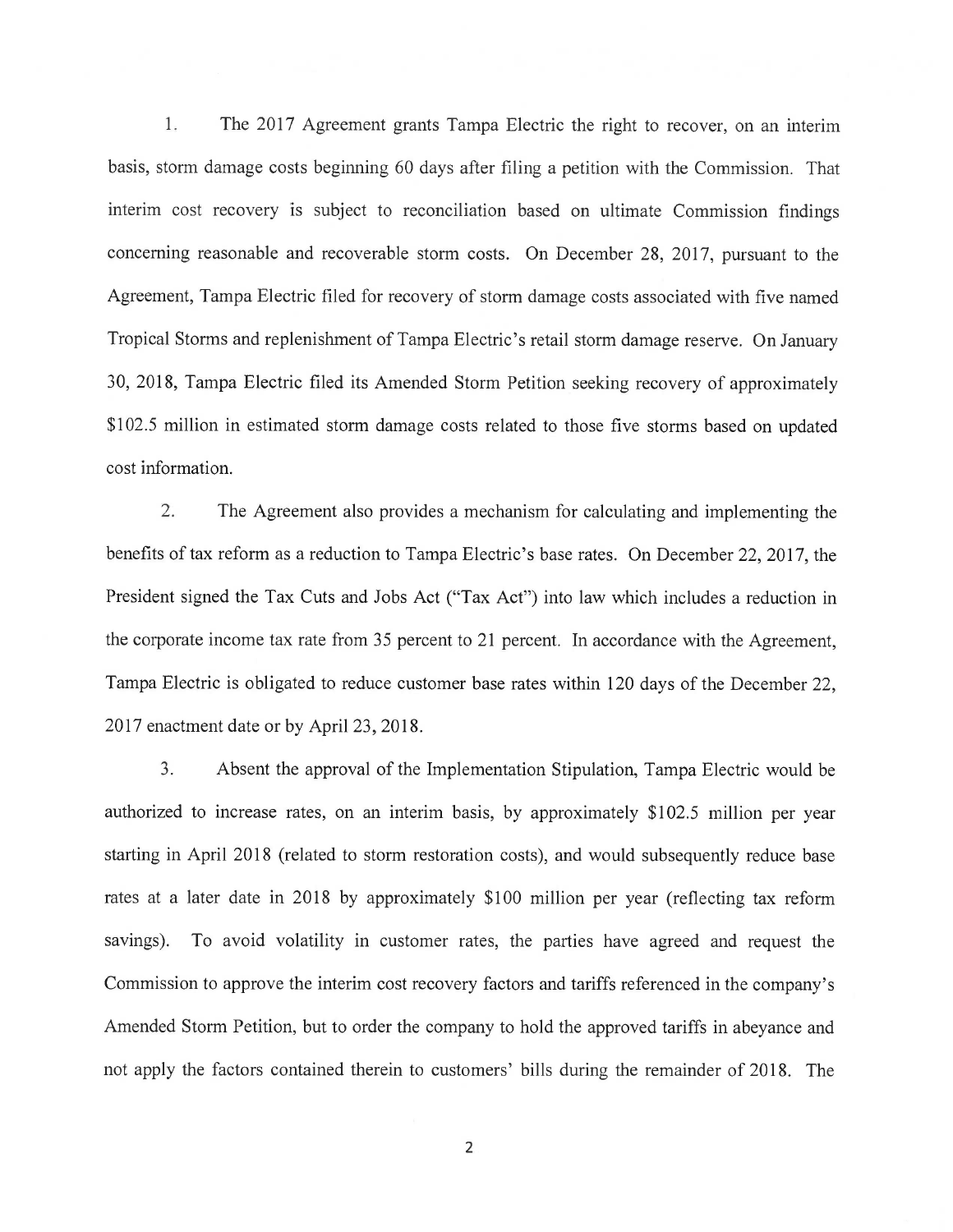parties have further agreed and requested that the Commission authorize the company to make the appropriate accounting adjustments on its regulated books and records such that the entire estimated amount of storm costs that would have been recovered from customers over a nine (9) month period in 2018 is paid for or recovered from the company's estimated annual tax savings over the same nine (9) month period. The parties have further agreed and requested that the order approving the Implementation Stipulation provide that the tariffs held in abeyance pursuant to said stipulation be canceled effective December 31, 2018, without further order of the Commission.

4. Because the estimated amounts of storm costs and tax savings are approximately the same, the proposed Implementation Stipulation will enable Tampa Electric to provide customers full credit for 100 percent of the estimated tax savings during calendar year 2018, and at the same time avoid having to collect a surcharge from customers to recover the company's estimated storm damage costs.

5. Pursuant to Rule 28-106.204(3), Tampa Electric has attempted to confer with the other parties to Dockets Nos. 20170271-EI and 20180013-PU and represents that:

(a) The Office of Public Counsel, Florida Industrial Power Users Group, Florida Retail Federation, Federal Executive Agencies and WCF Hospital Utility Alliance are parties to the Implementation Stipulation and support this motion.

(b) Duke Energy Florida, Gulf Power Company, FPUC, Sebring, PCS and SING take no position.

(c) The other parties have not responded as of the filing of this motion; however, the company expects that they will take no position.

 $\overline{3}$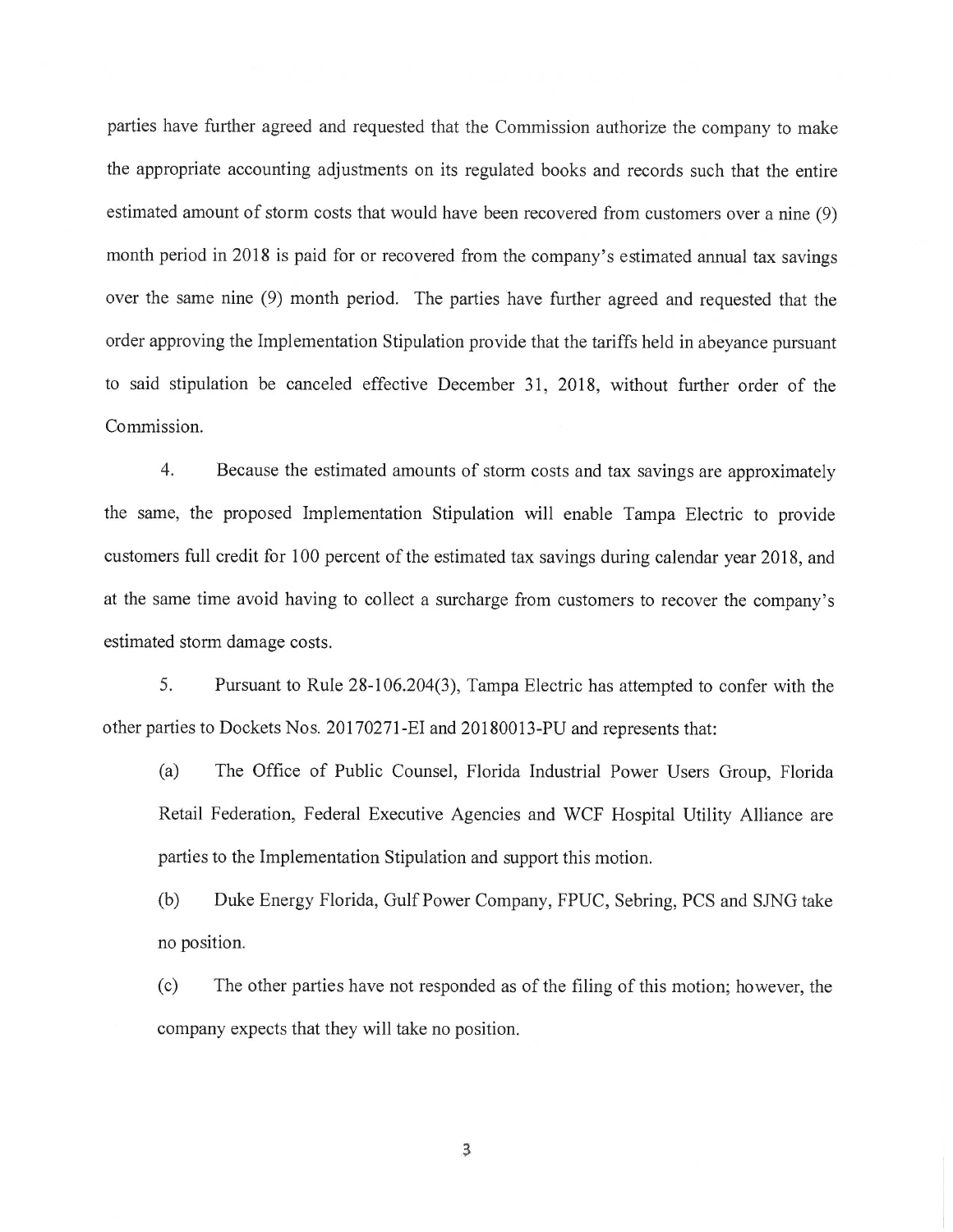WHEREFORE, Tampa Electric respectfully requests that the Commission approve the Implementation Stipulation attached as Exhibit "A" to this Motion.

Respectfully submitted this 30th day of January 2018.

an est

JAMES D. BEASLEY J. JEFFRY WAHLEN Ausley McMullen Post Office Box 391 Tallahassee, FL 32302 (850) 224-9115

ATTORNEYS FOR TAMPA ELECTRIC COMPANY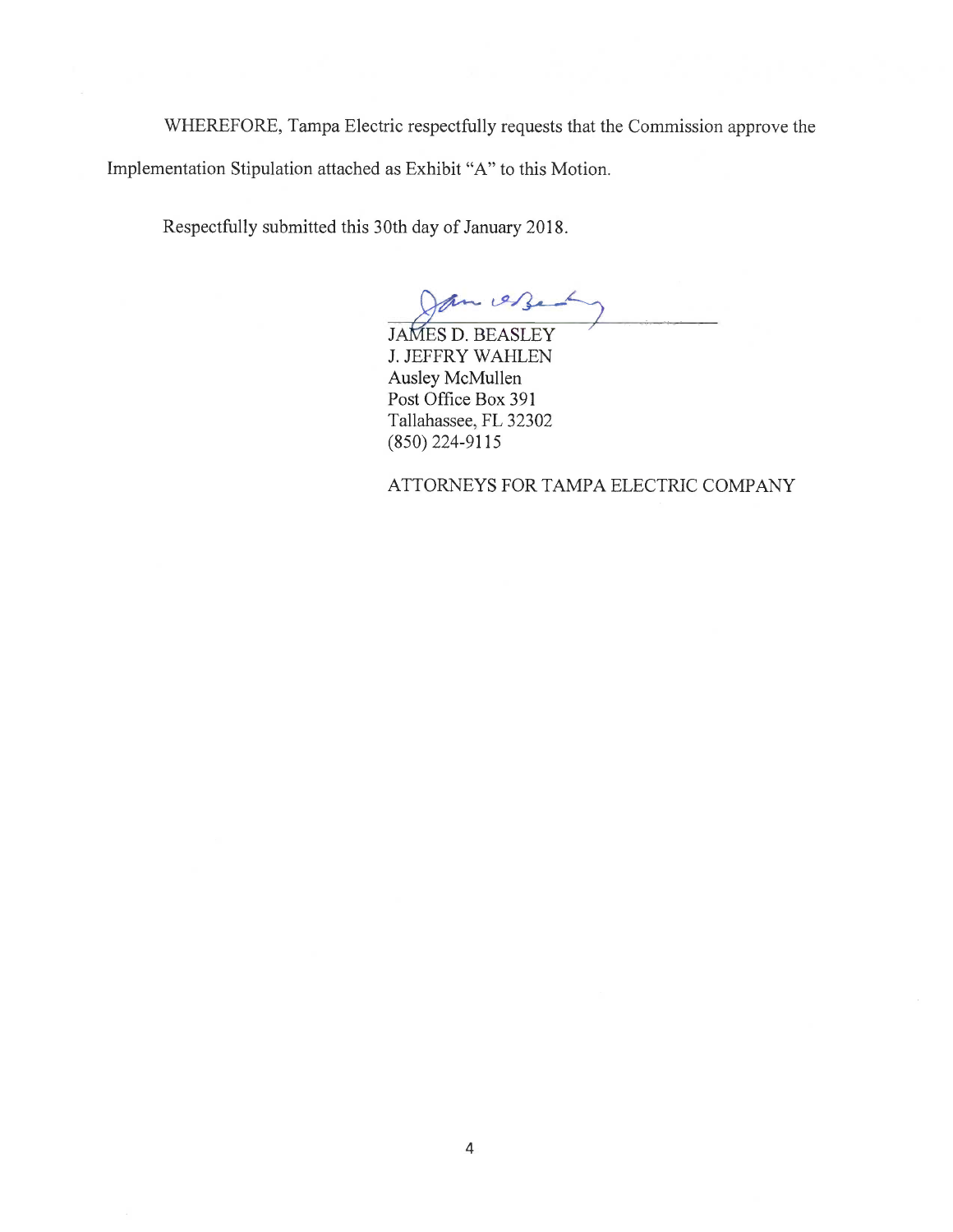## **CERTIFICATE OF SERVICE**

I HEREBY CERTIFY that a true copy of the foregoing Unopposed Motion to Approve Implementation Stipulation, filed on behalf of Tampa Electric Company, has been served by electronic mail on this 30th day of January 2018 to the following:

| Suzanne Brownless/ Kyesha Mapp/     | Jon C. Moyle, Karen A. Putnal      | James Brew /Laura Wynn           |
|-------------------------------------|------------------------------------|----------------------------------|
| Danijela Janjic                     | c/o Moyle Law Firm                 | Stone Law Firm                   |
| Office of General Counsel           | 118 North Gadsden Street           | 1025 Thomas Jefferson St., N.W.  |
| Florida Public Service Commission   | Tallahassee, FL 32301              | Suite 800 West                   |
| 2540 Shumard Oak Blvd.              | jmoyle@moylelaw.com                | Washington, DC 20007             |
| Tallahassee, FL 32399-0850          | kputnal@moylelaw.com               | jbrew@smxblaw.com                |
| sbrownle@psc.state.fl.us            |                                    | law@smxblaw.com                  |
| kmapp@psc.state.fl.us               | Mark F. Sundback, Esquire          |                                  |
| djanjic@psc.state.fl.us             | Kenneth L. Wiseman, Esquire        |                                  |
|                                     | Andrews Kurth, LLP                 | Federal Executive Agencies       |
|                                     |                                    | Lanny L. Zieman, Capt. USAF      |
| J. R. Kelly/Charles J. Rehwinkel/   | 1350 I Street, N.W., Suite 1100    | <b>AFMC AFCEC/AFLOA</b>          |
| Virginia Ponder                     | Washington, D.C. 20005             | Utility Law Field Support Center |
| Office of Public Counsel            | msundback@andrewskurth.com         | Tyndall Air Force Base, FL 32403 |
| c/o The Florida Legislature         | kwiseman@andrewskurth.com          | lanny.zieman.1@us.af.mil         |
| 111 West Madison St., Room 812      |                                    |                                  |
| Tallahassee, FL 32399               | Robert Wright/John T. LaVia, III   | Jerry H. Melendy, Jr.            |
| $kelly$ .jr@leg.state.fl.us         | Gardner Law Firm                   | Sebring Gas System, Inc.         |
| rehwinkel.charles@leg.state.fl.us   | 1300 Thomaswood Drive              | 3515 Highway 27 South            |
| ponder.virginia@leg.state.fl.us     | Tallahassee, FL 32308              | Sebring, FL 33870-5452           |
|                                     | schef@gbwlegal.com                 | jmelendy@floridabestgas.com      |
| Russel A. Badders                   | jlavia@gbwlegal.com                |                                  |
| Steven Griffin                      |                                    | Mike Cassel                      |
| Beggs & Lane                        | Kenneth Hoffman                    | FPUC/Indiantown/Fort             |
| P.O. Box 12950                      | Florida Power & Light Company      | Meade/Chesapeake                 |
| Pensacola, FL 32591                 | 215 S. Monroe St, Suite 810        | 1750 S.W. 14th Street, Suite 200 |
| rab@beggslane.com                   | Tallahassee, FL 32301-1858         | Fernandina Beach, FL 32034-3052  |
| srg@beggslane.com                   | ken.hoffman@fpl.com                | mcassel@fpuc.com                 |
|                                     |                                    |                                  |
| Jeffrey A. Stone                    | R. Wade Litchfield/John T. Butler/ | Ansley Watson/Andrew M. Brown    |
| Rhonda J. Alexander                 | Maria J. Moncada                   | MacFarlane Law Firm              |
| Gulf Power Company                  |                                    |                                  |
|                                     | Florida Power & Light Company      | P.O. Box 1531                    |
| One Energy Place                    | 700 Universe Boulevard (LAW/JB)    | Tampa, FL                        |
| Pensacola, FL 32520-0780            | Juno Beach, FL 33408-0420          | ab@macfar.com                    |
| jastone@southernco.com              | wade litchfield@fpl.com            | aw@macfar.com                    |
| rjalexad@southernco.com             | john.butler@fpl.com                |                                  |
|                                     | maria.moncada@fpl.com              | Beth Keating/Gregory M. Munson   |
| George Carvos. Esq.                 | Dianne M. Triplett                 | Gunster, Yoakley & Steward, P.A. |
| Southern Alliance for Clean Energy  | Deputy General Counsel             | 215 South Monroe St., Suite 601  |
| 120 E. Oakland Park Blvd., Ste. 105 | Duke Energy Florida, LLC           | Tallahassee, FL 32301            |
| Fort Lauderdale, FL 33334           | 299 First Avenue North             | bkeating@gunster.com             |
| george@cavros-law.com               |                                    | gmunson@gunster.com              |
|                                     | St. Petersburg, FL 33701           |                                  |
| Tim Thompson                        | dianne.triplett@duke-energy.com    | Jeffrey S. Leslie                |
| Marion Utilities, Inc.              | Mr. Matthew R. Bernier             | Indiantown Company, Inc.         |
| 710 N.E. 30th Avenue                | Senior Counsel                     | P.O. Box 397                     |
| Ocala, FL 33470-6460                | Duke Energy Florida, LLC           | Indiantown, FL 34956-0397        |
| marionutl@aol.com                   | 106 East College Avenue, Suite 800 | jeffl@itstelecom.net             |
|                                     | Tallahassee, FL 32301-7740         |                                  |
|                                     | Matthew.bernier@duke-energy.com    |                                  |
|                                     |                                    |                                  |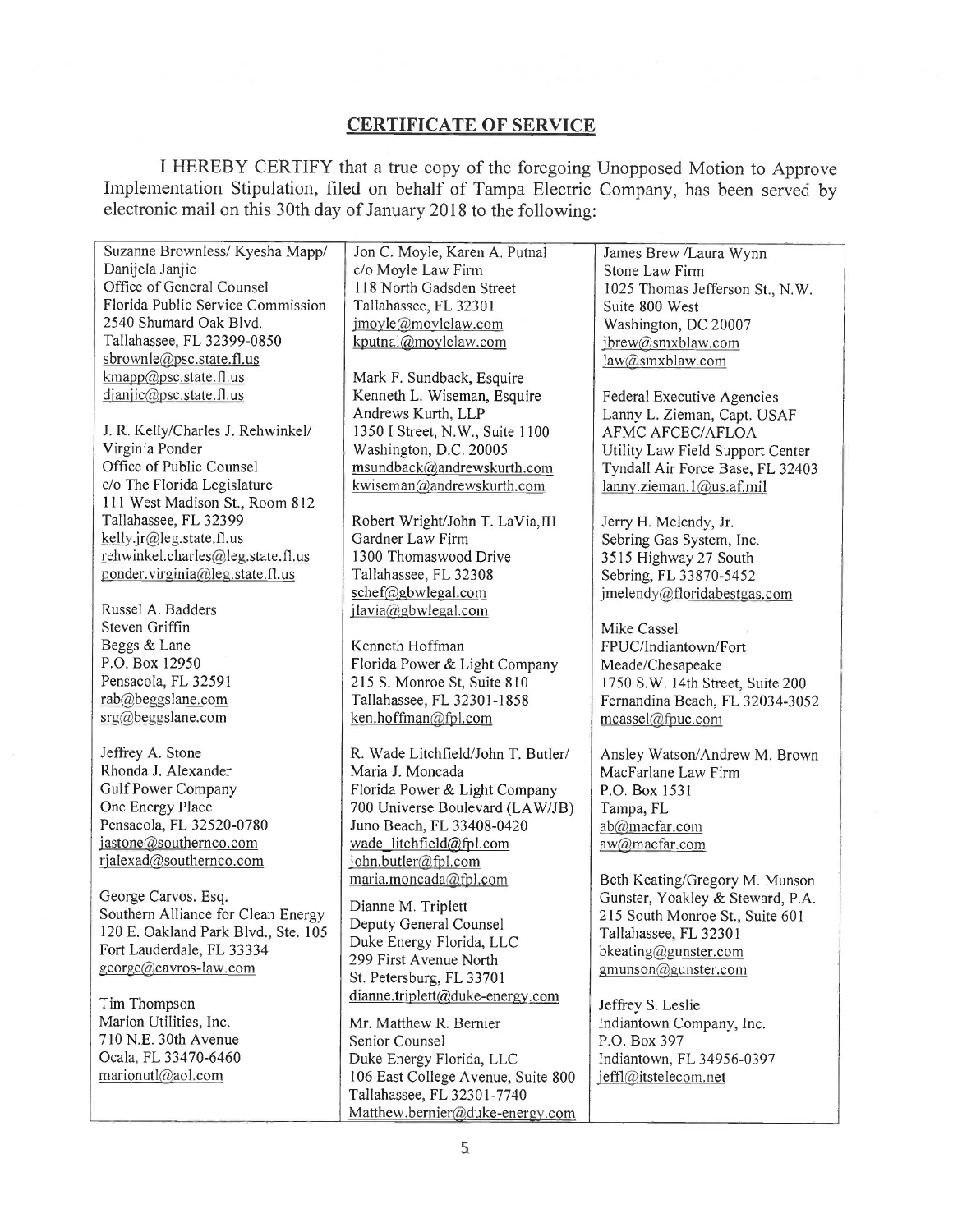F. Marshall Deterding William J. Deas Paula M. Sparkman Sunstrom & Mindlin, LLP Southlake Utilities. Inc.

Gene D. Brown Dewayne Christmas

J. Michael Walls/Blaise N. Gamba | Kenneth Pratt Carlton Fields Pluris Wedgefield, Inc. P.O. Box 3239 2100 McKinney Ave., Suite 1550<br>
Tampa, FL 33601-3239 Dallas, TX 75201-6982 mwalls@cfiblaw.com info@plurisusa.com

Carolyn Bermudez<br>
Florida City Gas<br>
Sherlock Gillet<br>
Sherlock Gillet<br>
Sherlock Gillet<br>
Sherlock Gillet<br>
Sherlock Gillet<br>
St. Joe Natural Gas Company, Inc.<br>
Peoples Water Doral, FL 33178 Port St. Joe, FL 32457-0549 Towson, MD 21204<br>cbermude@southernco.com andy@stioegas.com sgillet@peopleswate  $\text{and}$ y@stjoegas.com sgillet@peopleswater.net

Christopher Johnson David W. Swor Rob Eddy<br>
KW Resort Utilities Corp. Forest Utilities, Inc. Central Su 6630 Front Street ... 6000 Forest Boulevard ... 1020 Lake Sumter Landing<br>
Key West, FL 330040 Fort Myers, FL 33908-4319 The Villages. FL 32150-269

Sunstrom & Mindlin, LLP Southlake Utilities, Inc. Messer Law Firm 2548 Blairstone Pines Drive 2215 River Boulevard 2618 Centennial Place Tallahassee, FL 32301 Jacksonville, FL 32204-4647 Tallahassee, FL 32308<br>mdeterding@sfflaw.com videaspa@bellsouth.net psparkman@lawfla.com

Barton W. Smith Mark S. Daday John Hoy/Patrick Flynn<br>
Smith Lawks, PL Ni Florida, LLC Utilities, Inc. of Florida

Water Management Services, Inc. Sunshine Utilities of Central FL, Inc. Martin SW. Friedman 250 John Knox Road, #4 10230 E. Highway 25 Coenson Friedman, P.A.<br>Tallahassee, FL 32303-4234 Belleview, FL 34420-5531 766 N. Sun Drive, Suite gdb5@comcast.net SunshineUtl@aol.com Lake Mary, FL 23746

Dallas, TX 75201-6982

Florida City Gas<br>
4045 N.W. 97th Avenue P.O. Box 549<br>
P.O. Box 549<br>
P.O. Box 549<br>
P.O. Box 549 4045 N.W. 97th Avenue  $\begin{array}{|l|l|l|}\n\end{array}$  P.O. Box 549  $\begin{array}{|l|l|l|}\n\end{array}$  409 Washington Avenue, Suite 310 Doral, FL 33178  $\begin{array}{|l|l|}\n\end{array}$  Port St. Joe. FL 32457-0549  $\begin{array}{|l|l|}\n\end{array}$  Towson. MD 21204

KW Resort Utilities Corp.<br>  $\begin{array}{c|c|c|c|c|c} \hline \text{Fourier} & \text{Fourier} & \text{Fourier} & \text{Fourier} \\ \hline \text{1020 Lake Sumter Landing} & \text{Fourier} & \text{Fourier} & \text{Fourier} \end{array}$ Key West, FL 330040 Fort Myers, FL 33908-4319 The Villages, FL 32150-2699<br>
chriskw@bellsouth.net forest@aol.com Rob.Edd7@thevillages.com Rob.Edd7@thevillages.com

 $psparkman@$ lawfla.com

Utilities, Inc. of Florida 138 Simonton Street P.O. Box 290210 200 Weathersfield Avenue Key West, FL 33040 Columbia, SC 29228-0016 Altamonte Springs FL 32714-4099 bart@smithhawks.com mdaday@niamerica.com iphov@uiwater.com jphoy@uiwater.com peflynn@uiwater.com

> 766 N. Sun Drive, Suite 4030 mfriedman@coensonfriedman.com

~?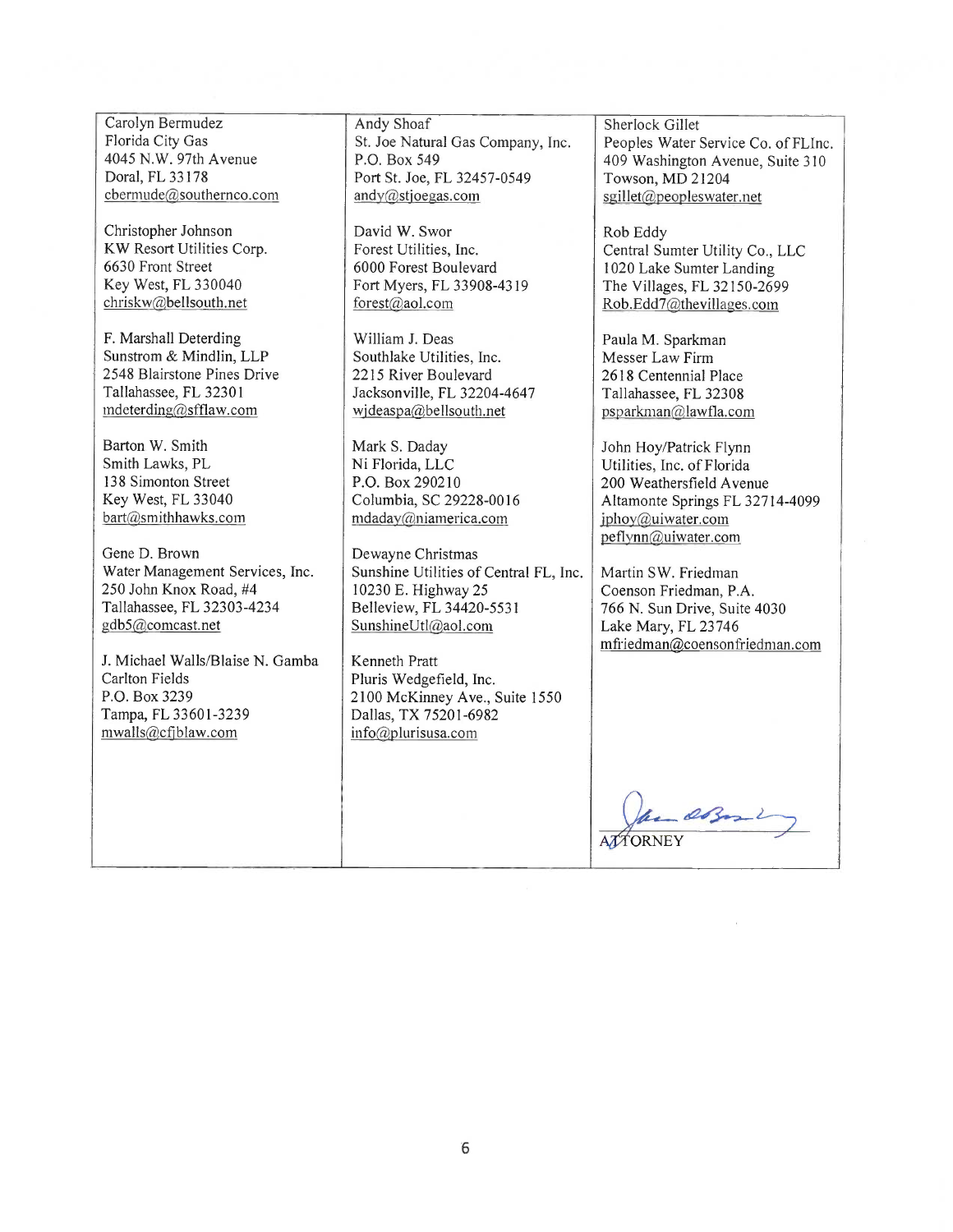#### BEFORE THE FLORIDA PUBLIC SERVICE COMMISSION

In re: Petition ofTampa Electric Company for Recovery of Costs Associated with Named Tropical Systems and Replenishment of Storm Reserve ) ) ) )  $\Box$ In Re: Petition the Commission to establish a generic docket to investigate and adjust rates for all investor owned utilities related to the reduction in the federal corporate income tax rate as a result of the passage of the Tax Cuts and Jobs Act ) ) ) ) ) )  $\overline{\phantom{a}}$ 

Docket No. 20170271-EI

Docket No. 20180013-PU

Filed: January 30, 2018

#### **Implementation Stipulation**

THIS IMPLEMENTATION STIPULATION is dated this 30th day of January, 2018 and is by and between Tampa Electric Company ("Tampa Electric" or the "company"), the Office of Public Counsel ("OPC" or "Citizens"), the Florida Industrial Power Users Group ("FIPUG"), the Florida Retail Federation ("FRF"), the Federal Executive Agencies ("FEA"), and the WCF Hospital Utility Alliance ("HUA''). Collectively, Tampa Electric, OPC, FIPUG, FRF, FEA, and HUA shall be referred to herein as the "Parties" (or "signatories") and the term "Party" shall be the singular form of the term "Parties." OPC, FIPUG, FRF, FEA, and HUA will be referred to herein as the "Consumer Parties." This document shall be referred to as the "Implementation Stipulation."

#### **Background**

The Florida Public Service Commission ("FPSC" or "Commission") approved the 2017 Amended and Restated Stipulation and Settlement Agreement between and among the Parties ("2017 Agreement") by Order No. PSC-2017-0456-S-EI, issued on November 27, 2017 in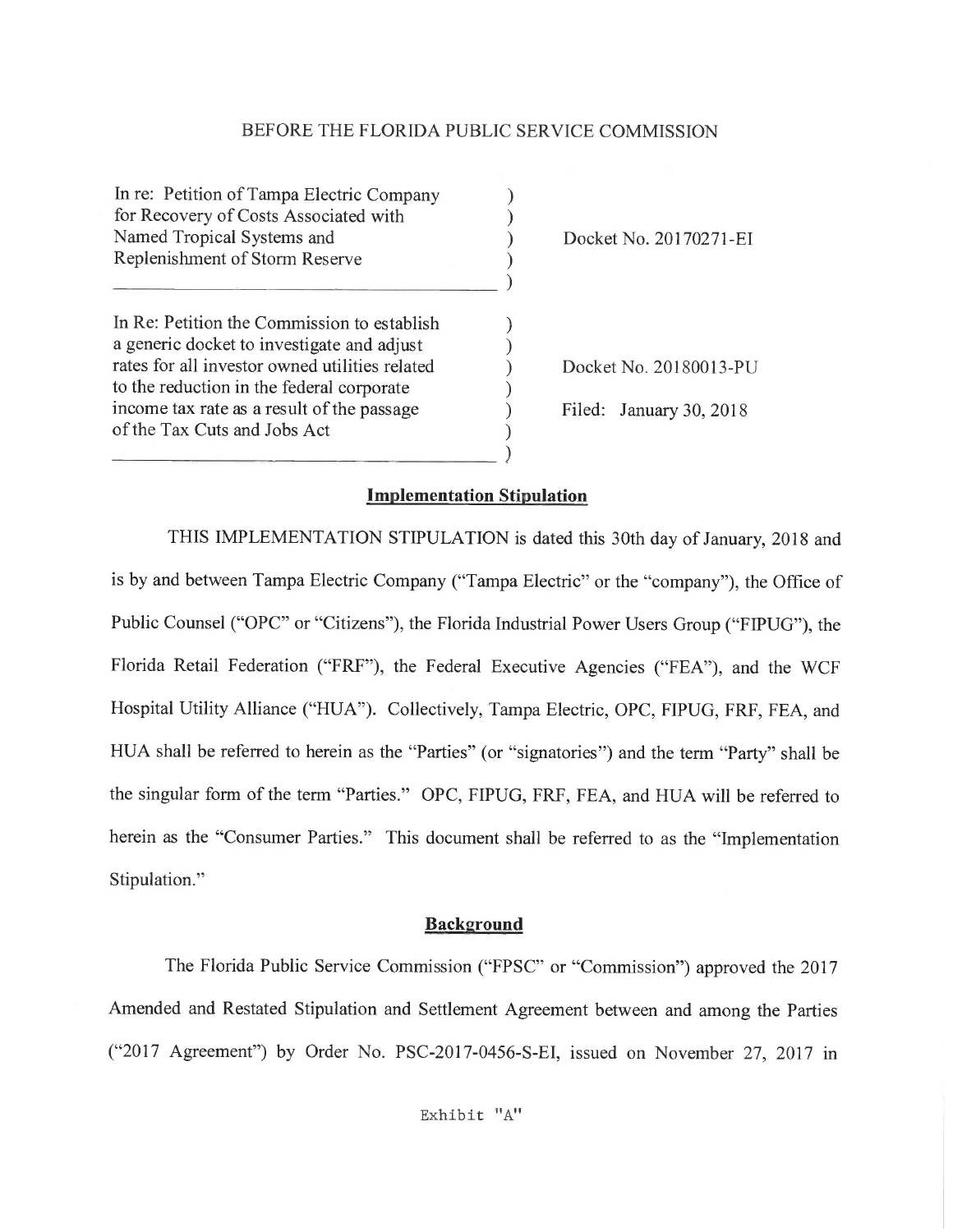Docket Nos. 20170210-EI and 20160160-EI. Paragraphs 5 and 9 of the 2017 Agreement address Storm Damage and Federal Income Tax Reform, respectively.

Tampa Electric filed a Petition for Recovery of Costs Associated with Named Tropical Systems and Replenishment of Storm Reserve in Docket No. 20170271-EI on December 27, 2017. Contemporaneous with the filing of this Implementation Stipulation, the company is filing an Amended Petition for Recovery of Costs Associated with Named Tropical Systems and Replenishment of Storm Reserve in the same docket ("Amended Storm Petition"). The Amended Storm Petition updates the total estimated storm restoration costs from those set forth in the company's original petition and seeks approval of revised tariff sheets containing updated Interim Storm Cost Recovery Factors designed to recover the company's proposed total updated storm restoration costs.

The Tax Cuts and Jobs Act of 2017 ("TCJA") was enacted by the United States Congress on December 20, 2017 and was signed into law by the President on December 22, 2017. *See Tax Cuts and Jobs Act of 2017,* Pub. Law 115-97, 131 Stat. 2054 (2017). The TCJA amends a variety of the provisions in the Internal Revenue Code and reduces the federal corporate income tax rate from 35% to 21% effective January 1, 2018. On January 9, 2018, OPC petitioned the Commission to establish a generic docket to investigate and adjust rates for all investor owned utilities related to the reduction in the federal corporate income tax rate as a result of the passage of the TCJA. Thereafter, the Commission opened Docket No. 20180013-PU for consideration of OPC's petition.

The purpose of this Implementation Stipulation is to memorialize the understanding and agreement of the Parties regarding the manner in which Tampa Electric will implement paragraphs 5 and 9 of the 2017 Agreement. As explained more fully below, the signatories to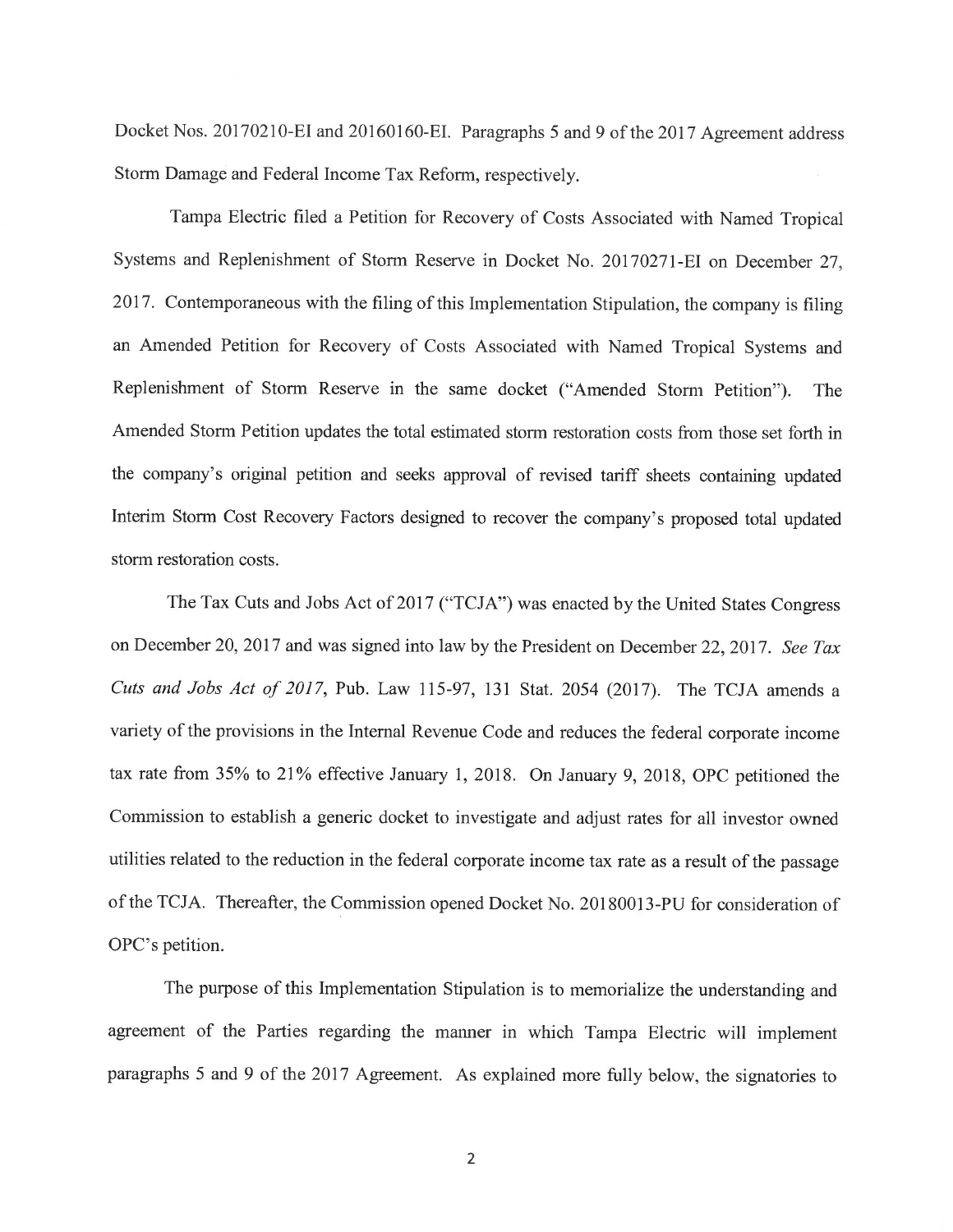the 2017 Agreement enter into this Implementation Stipulation to explain and implement the practical intent of specific provisions related to the timing of recovery contained in the 2017 Agreement.

#### **Stipulated Implementation Provisions**

1. Paragraph 5 of the 2017 Agreement grants Tampa Electric the right to recover, on an interim basis, storm damage costs beginning sixty days after filing a petition with the Commission. Pursuant to this paragraph, on January 30, 2018, Tampa Electric filed its Amended Storm Petition seeking recovery of approximately \$102.5 million estimated for storm damage costs associated with Tropical Storms Erika and Colin and Hurricanes Hermine, Matthew and Irma and replenishment of Tampa Electric's retail storm damage reserve. Therein, the company proposed to recover this amount over a nine (9) month period effective concurrently with meter readings for the first billing cycle in April, 2018.

2. Paragraph 9 of the 2017 Agreement provides a mechanism for calculating and implementing the impact of tax reform on Tampa Electric's base rates and charges that will inure to the benefit of customers on the effective date of tax reform changes. Tampa Electric, using the methodologies set forth in Paragraphs  $9(b)$  and  $9(c)$  of the 2017 Agreement, has preliminarily estimated the impact of the TCJA to result in a reduction in annual revenue requirements of approximately \$95 million for 2018. Tampa Electric and the other signatories to the 2017 Agreement recognize that the \$95 million estimated annual TCJA impact is based on preliminary data and is subject to final true-up. Per the 2017 Agreement, Tampa Electric is obligated to request permission of the Commission to reduce customer base rates within 120 days of the December 22, 2017 enactment date, or by April 23, 2018, upon a thorough review of the effects of the TCJA on base revenue requirements to account for the impacts of the TCJA. Reducing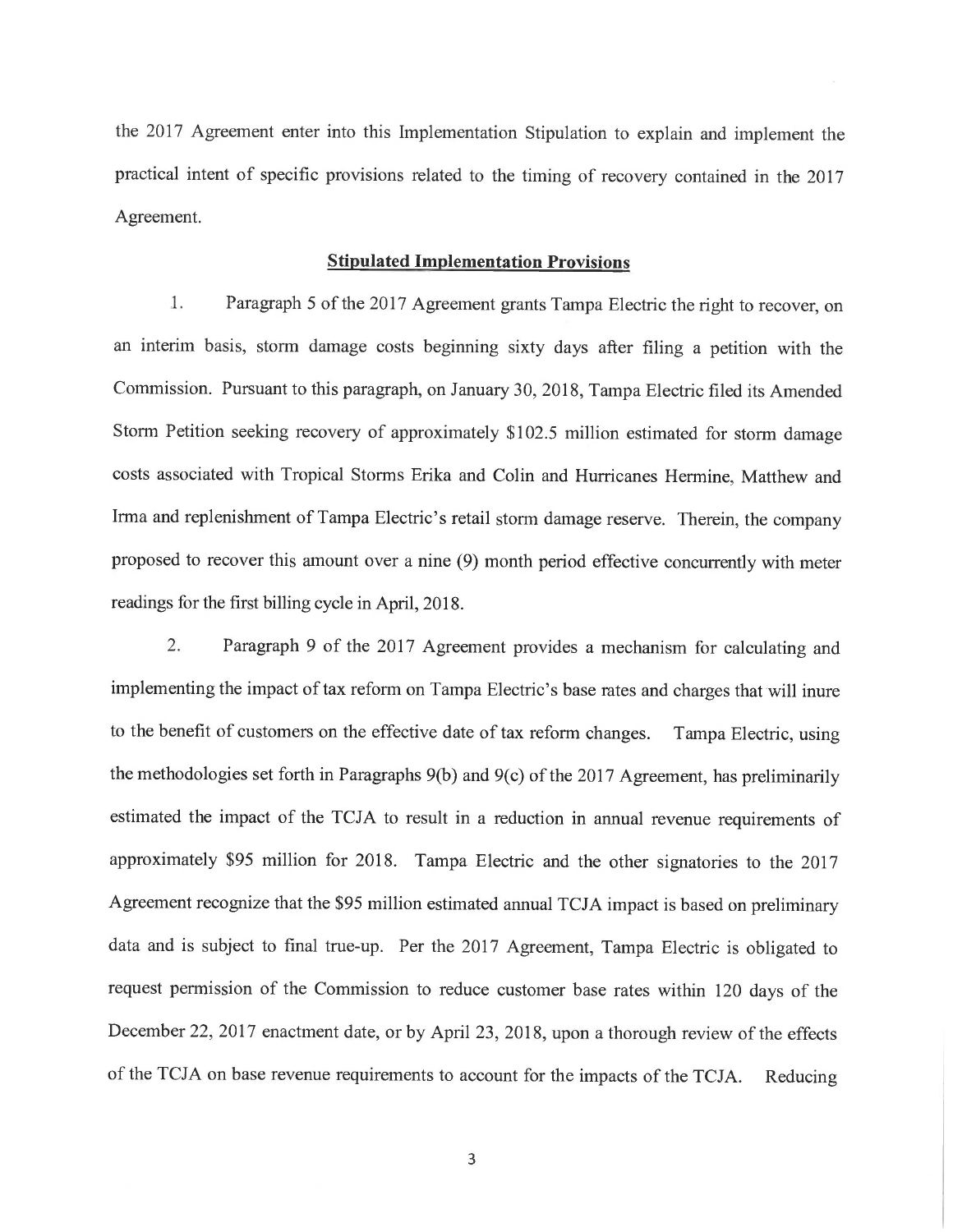base rates and charges effective concurrently with meter readings for the first billing cycle in May 2018 would allow the company to return approximately eight (8) months of its estimated tax savings to customers in 2018. The remaining four months of annual savings, reflecting the final determination of the annual tax savings amount, would be returned to customers over twelve (12) months in 2019 through the ECCR Clause.

3. Per the 2017 Agreement, the company's storm damage costs are to be allocated to customer rate classes in the same manner as base rates consistent with the rate design methods in the 2017 Agreement. Therefore, absent this Implementation Stipulation and given the 60 day period in paragraph 5(a) of the 2017 Agreement, Tampa Electric would be authorized to increase rates by approximately \$102.5 million concurrently with meter readings for the first billing cycle in April 2018, and a month later, pursuant to paragraph 9 of the 2017 Agreement, reduce those same rates by approximately \$95 million per year to reflect tax savings from the TCJA. To avoid this volatility in customer rates, and recognizing that the amount of storm damage costs and tax savings are currently estimates, with the final values to be determined by the FPSC after separate opportunities for hearing, the signatories to the 2017 Agreement agree that Tampa Electric should effectively use the estimated annual TCJA tax savings reduction of approximately \$95 million per year to avoid the need to charge customers for the estimated \$102.5 million of storm damage costs that they would have otherwise been obligated to pay beginning in April 2018. The parties also recognize that because the estimated amounts of storm costs and tax savings are approximately the same, there is an opportunity to provide customers full credit for 100 percent of the estimated 2018 tax savings during calendar year 2018, and at the same time avoid having to collect a surcharge from customers to recover the company's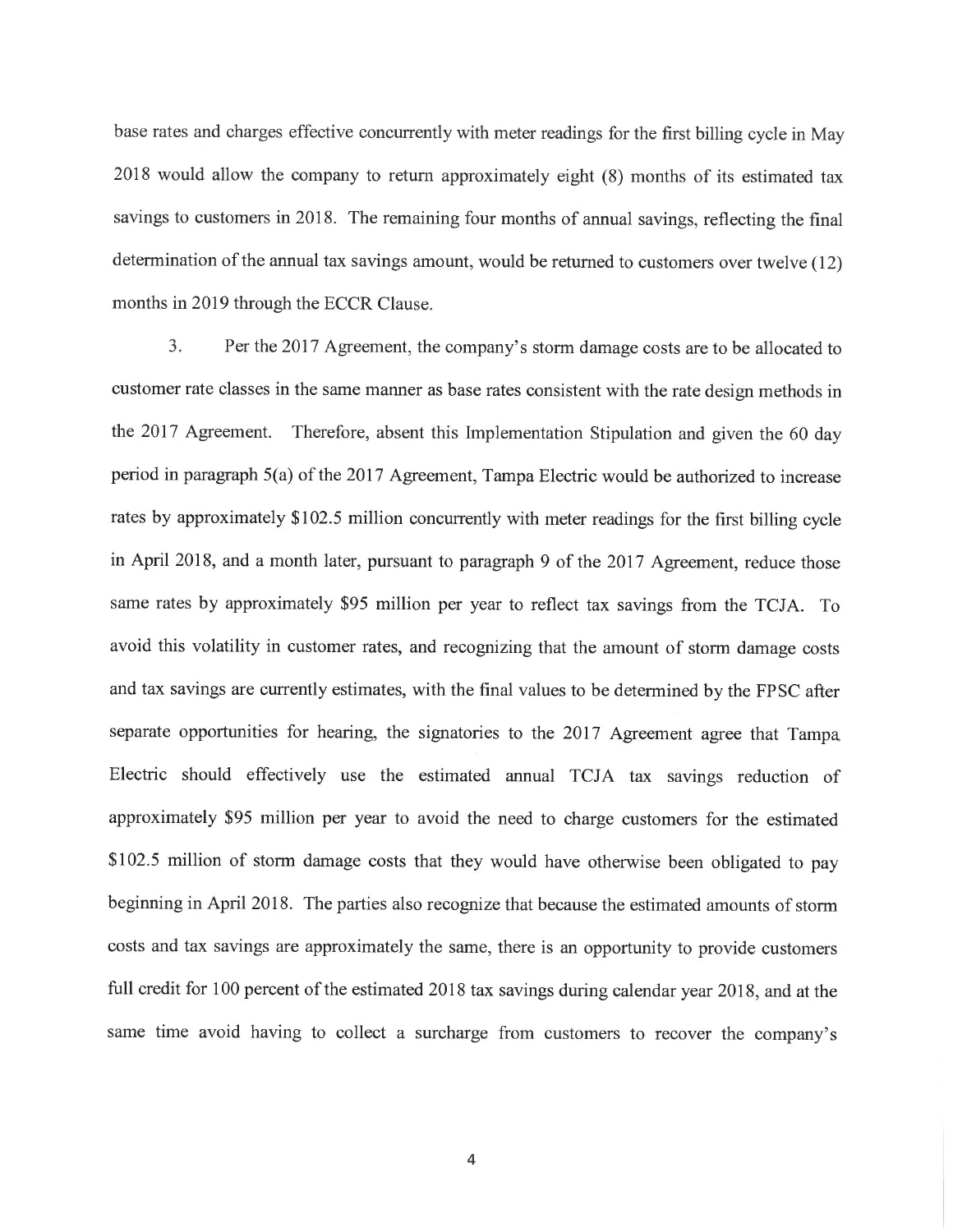estimated storm damage costs, by treating both amounts in the manner proposed in this Implementation Stipulation.

4. To accomplish these goals, the Parties agree and request that the Commission approve the interim cost recovery factors and tariffs referenced in the Amended Storm Petition, and then order the company to hold the approved tariffs in abeyance and not apply the factors contained therein to customer bills during the remainder of 2018. The Parties agree and request that the Commission authorize the company to make the appropriate accounting adjustments on its regulated books and records such that the entire estimated amount of storm costs that would have been recovered from customers ratably over a nine (9) month period in 2018 is paid for or recovered ratably from the company's estimated annual tax savings over the same nine (9) month period. The Parties further agree and request that the order approving this Implementation Stipulation provide that the tariffs held in abeyance pursuant to this paragraph are cancelled effective December 31, 2018, without further order of the Commission.

5. The Parties further agree and request that the Commission approve the following additional provisions of this Implementation Stipulation:

(a) The final amount of the company's storm costs authorized to be recovered will be determined by the Commission in Docket No. 20170271-EI.

(b) A final determination of the impact of tax refonn on Tampa Electric's base rates and charges pursuant to the 2017 Agreement will be determined by the Commission in Docket No. 20180013-PU or a separate docket established for that purpose and dedicated to Tampa Electric.

5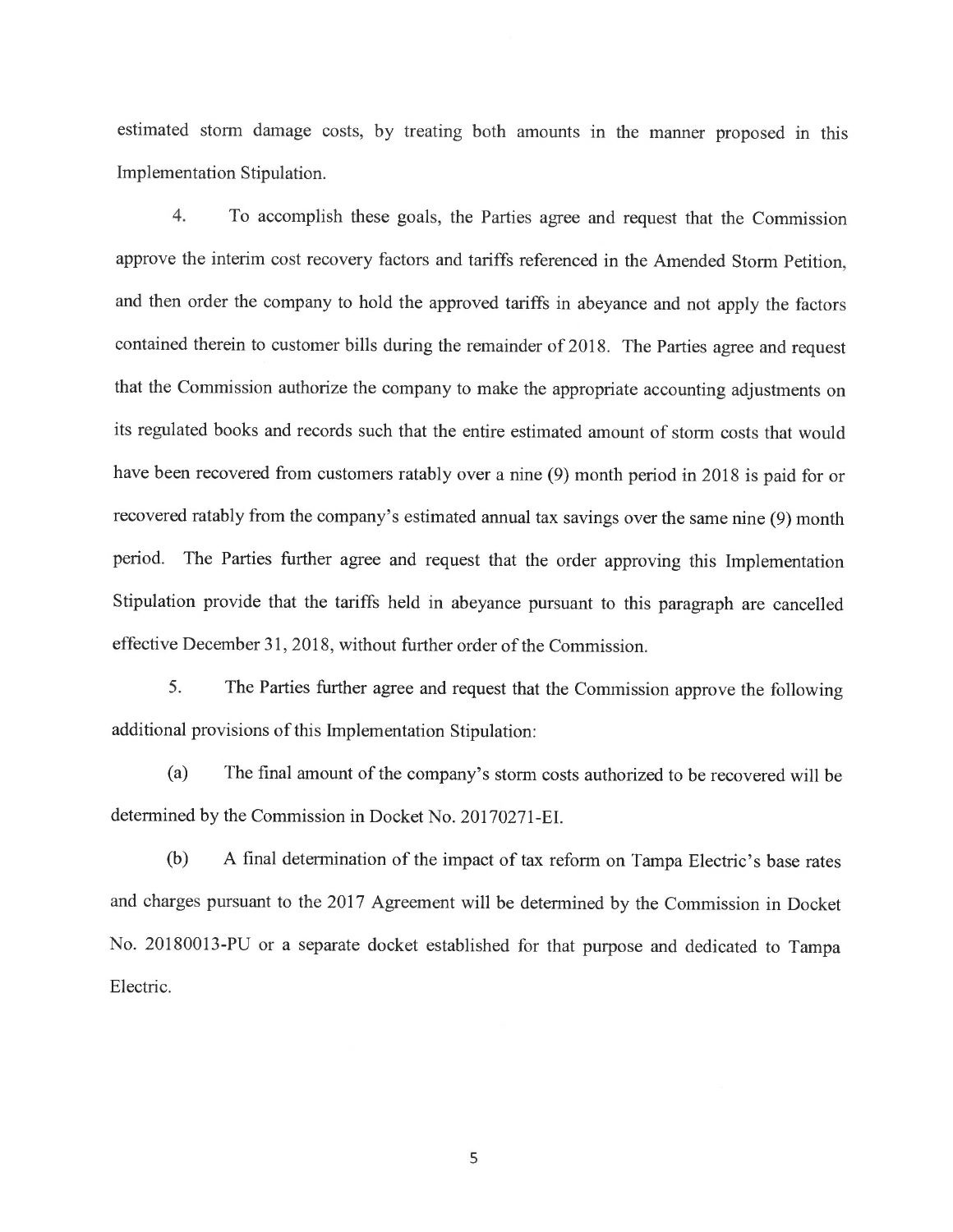(c) After the final determinations of the impact of tax reform and recoverable storm cost amounts have been determined, any difference will be trued up and recovered (or returned) to customers through the ECCR Clause in 2019, as contemplated in the 2017 Agreement.

(d) After its impact is finally detennined by the Commission, the company will reflect the full impact of tax reform on Tampa Electric's base rates and charges through tariff changes to be effective concurrently with meter readings for the first billing cycle in January 2019, provided that the Commission's determinations are final before that date.

(e) All signatories maintain and do not waive their rights to raise any argument that is allowed under the 2017 Agreement with respect to the level of storm damage costs and the calculation of the TCJA impacts.

(f) It is the intent of the parties, and a condition of this Implementation Stipulation, that the two distinct proceedings contemplated in Paragraphs 5 and 9 of the 2017 Agreement shall be conducted as if this stipulation did not exist and that final determinations of actual storm costs and tax savings be made independently and separately.

6. The parties intend that the storm damage costs be transparent and ascertainable on a stand-alone basis and that the benefits of the TCJA impacts be transparent and ascertainable on a stand-alone basis. Upon approval of this Implementation Stipulation, the company shall file a monthly storm cost overview which accounts and reports on the recovery of storm damage costs, the costs remaining to be recovered, and the amount of TCJA benefits applied to storm damage costs.

7. The Parties have entered into this Implementation Stipulation for the purpose of clarifying the appropriate means of implementing the referenced provisions of the 2017

6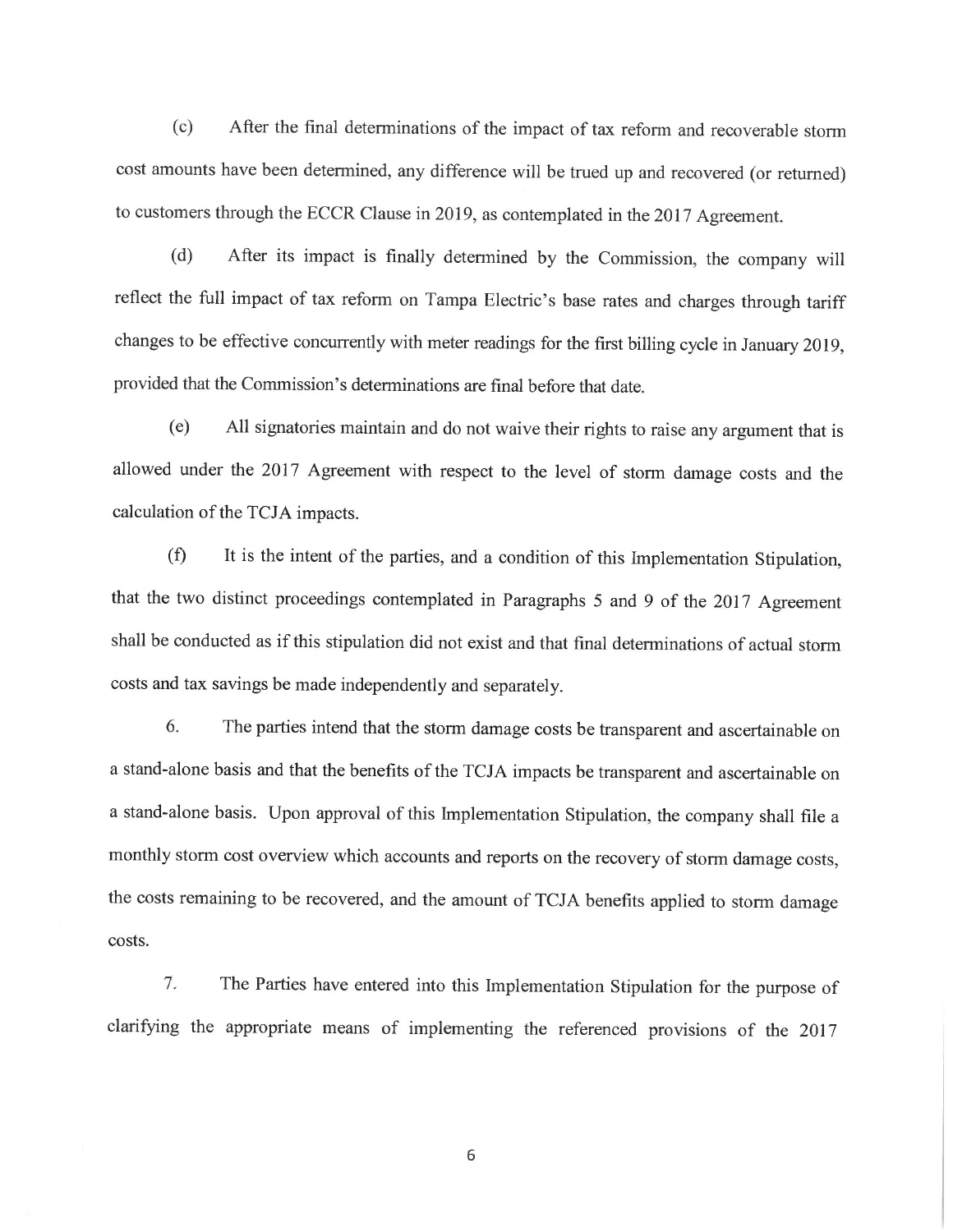Agreement and not to modify or otherwise impact the 2017 Agreement, which shall remain in full force and effect in accordance with its terms.

8. This Implementation Stipulation is dated as of January 30, 2018. It may be executed in counterpart originals and a facsimile of an original signature shall be deemed an original.

[Remainder of page intentionally left blank]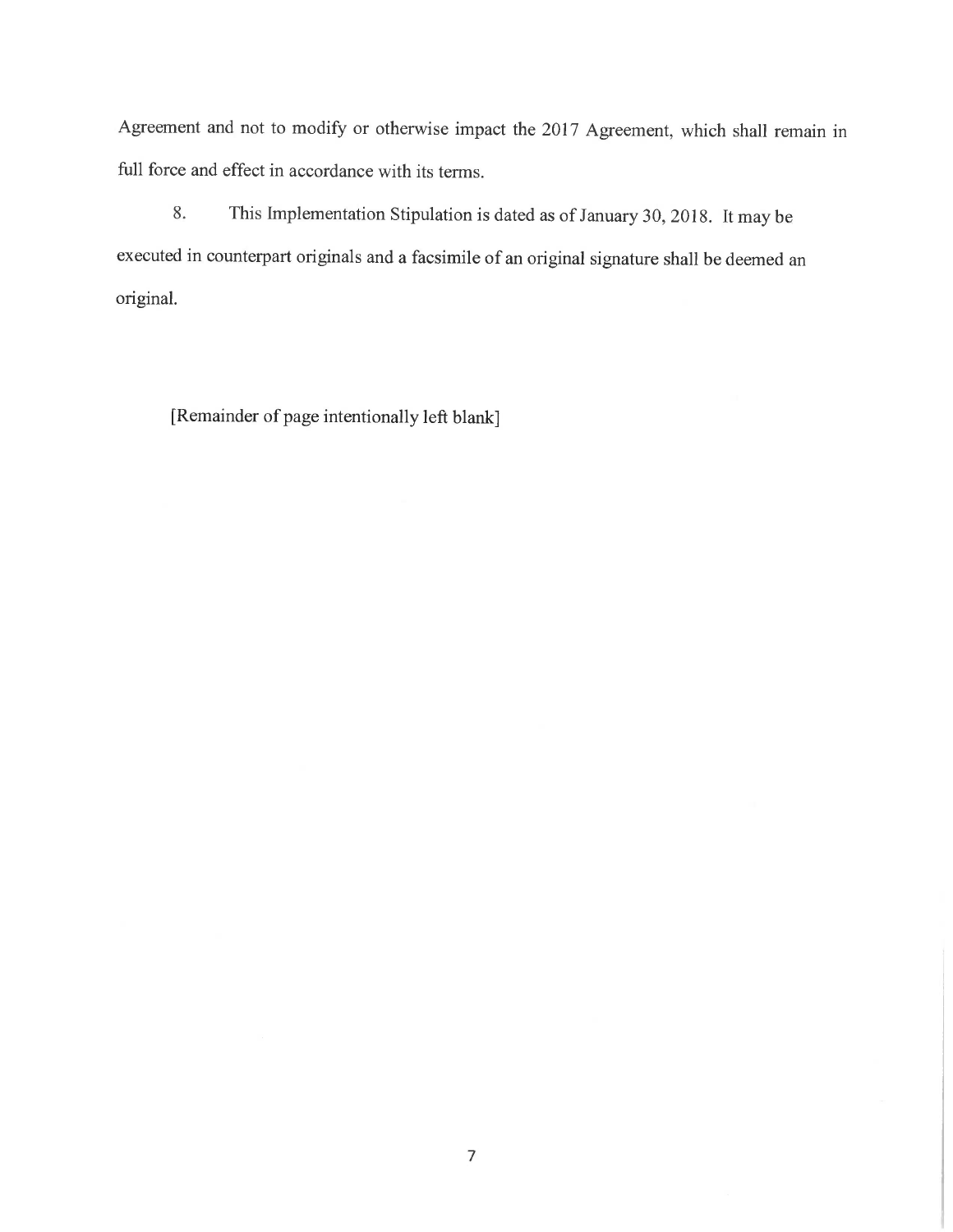IN WITNESS WHEREOF, the Parties evidence their acceptance and agreement with the

provisions of this Implementation Stipulation by their signature(s):

Tampa Electric Company 702 N. Franklin Street Tampa, FL 33601

By Mullet Nancy Tower, President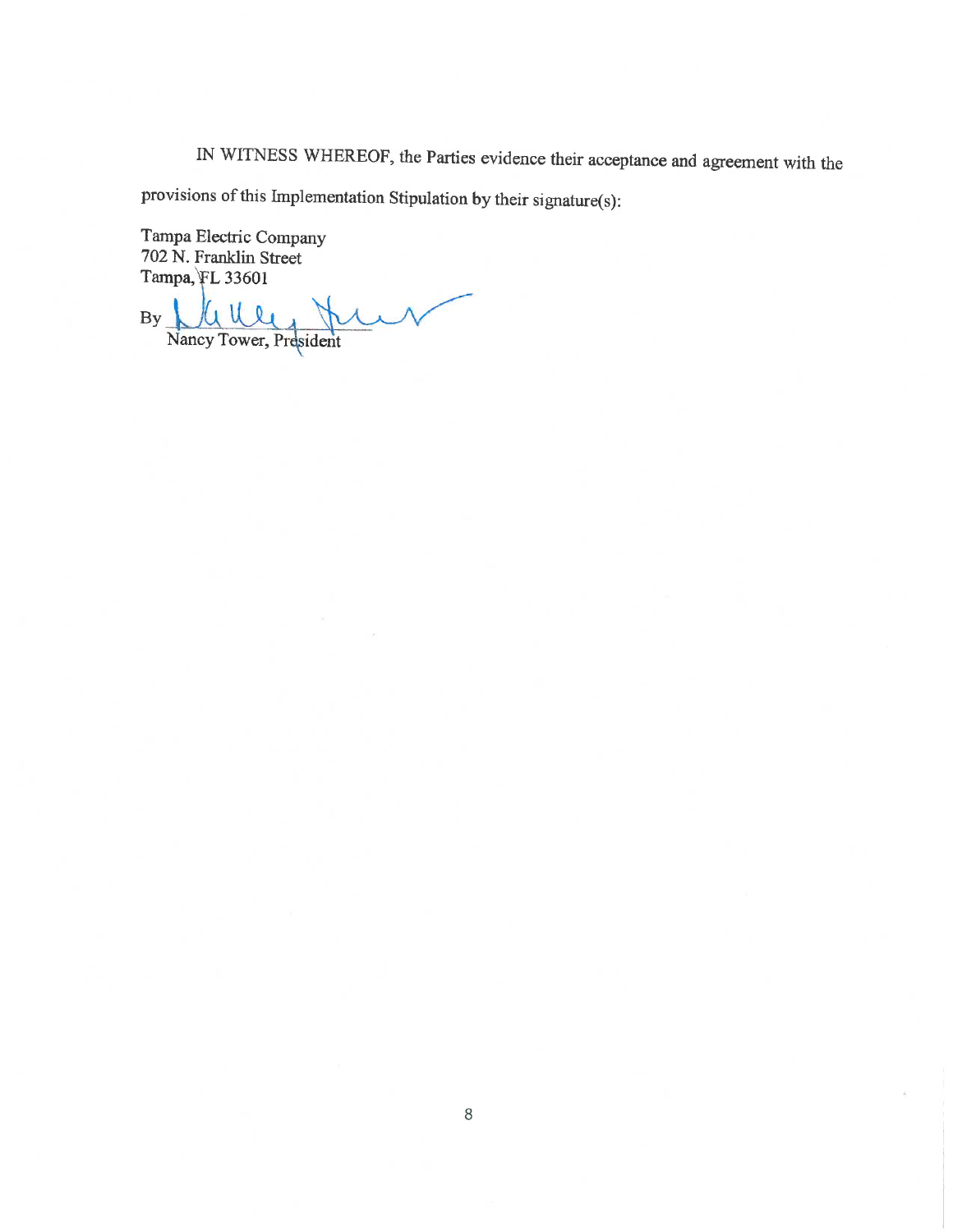Office of Public Counsel J. R. Kelly, Esquire Public Counsel Charles Rehwinkel, Esquire Associate Public Counsel c/o The Florida Legislature 111 West Madison Street, Room 812 Tallahassee, FL 32399-1400

J. Pum By: M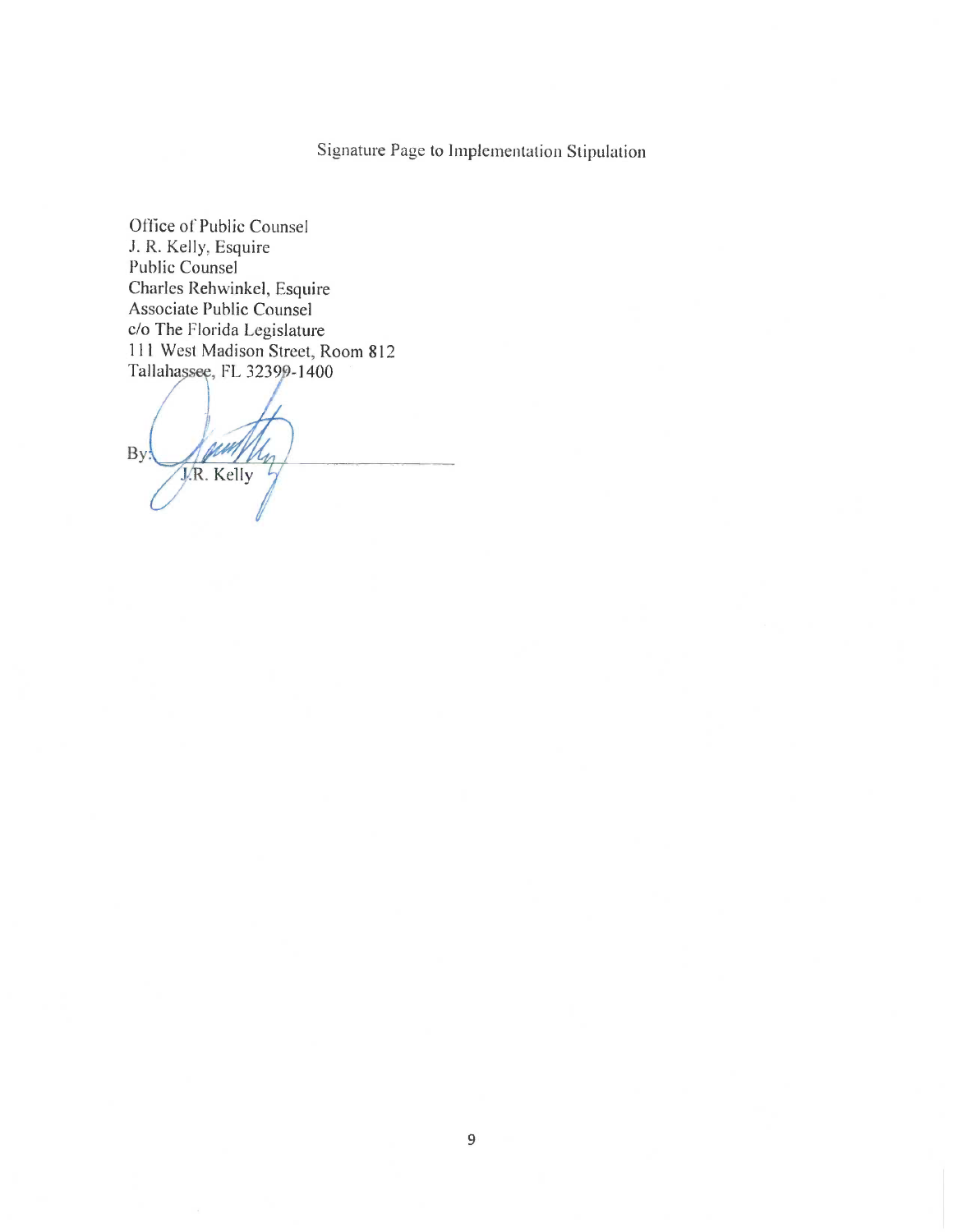The Florida Industrial Power Users Group Jon *C.* Moyle, Jr., Esquire Moyle Law Finn The Perkins House 118 North Gadsden Street Tallahassee, FL 32301

MM  $30,2018$ By Jam Jon C. Moyle Jr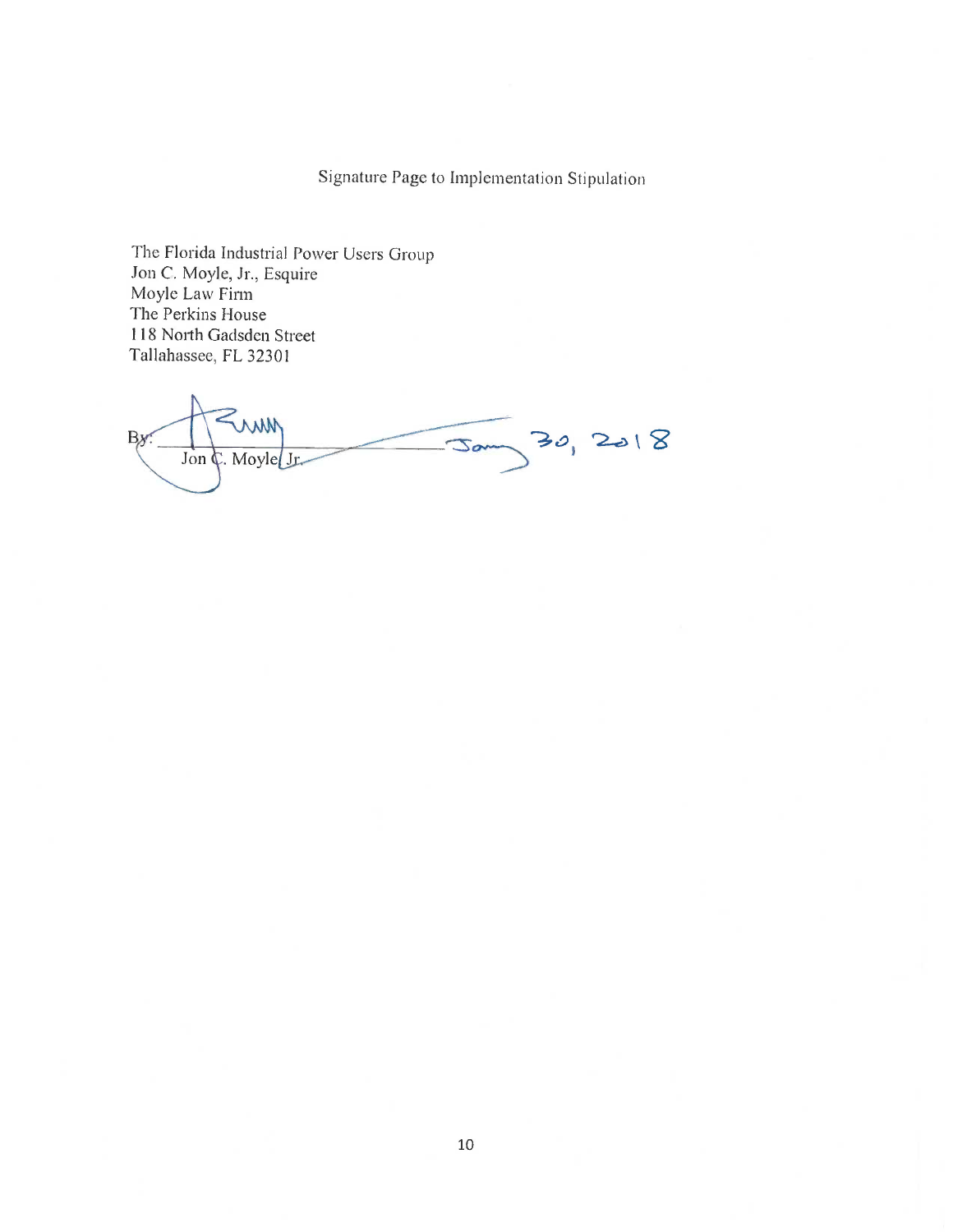WCF Hospital Utility Alliance Mark F. Sundback, Esquire Kenneth L. Wiseman, Esquire Andrews Kurth, LLP 1350 Street, *NW* Surite 1100 5 By: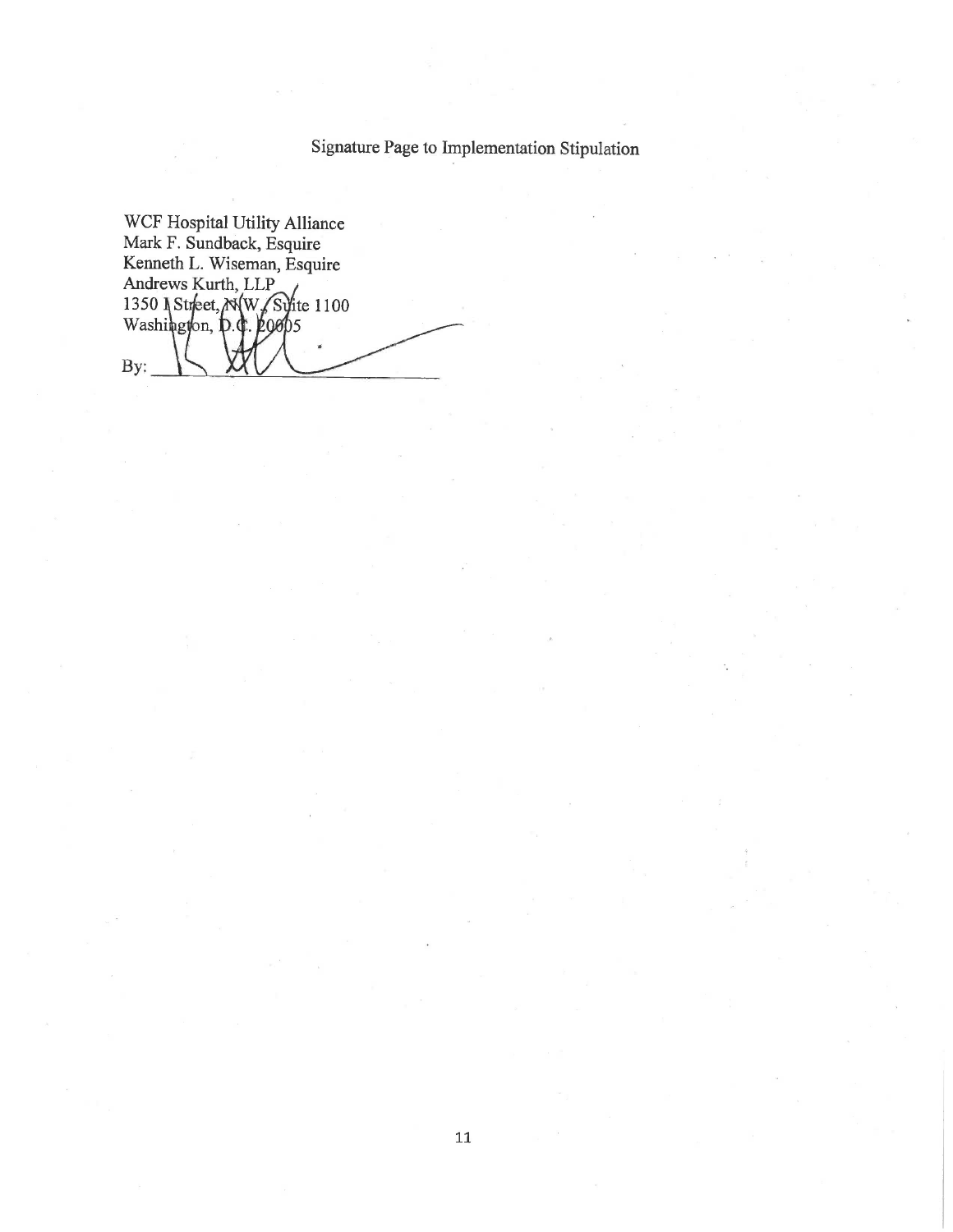Federal Executive Agencies LANNY L. ZIEMAN, Capt, USAF Utility Litigation Attorney Utility Law Field Support Center Tyndall Air Force Base, Florida Comm: 850-282-8863 DSN: 742-8863

B<sub>3</sub> my L. Zieman

i